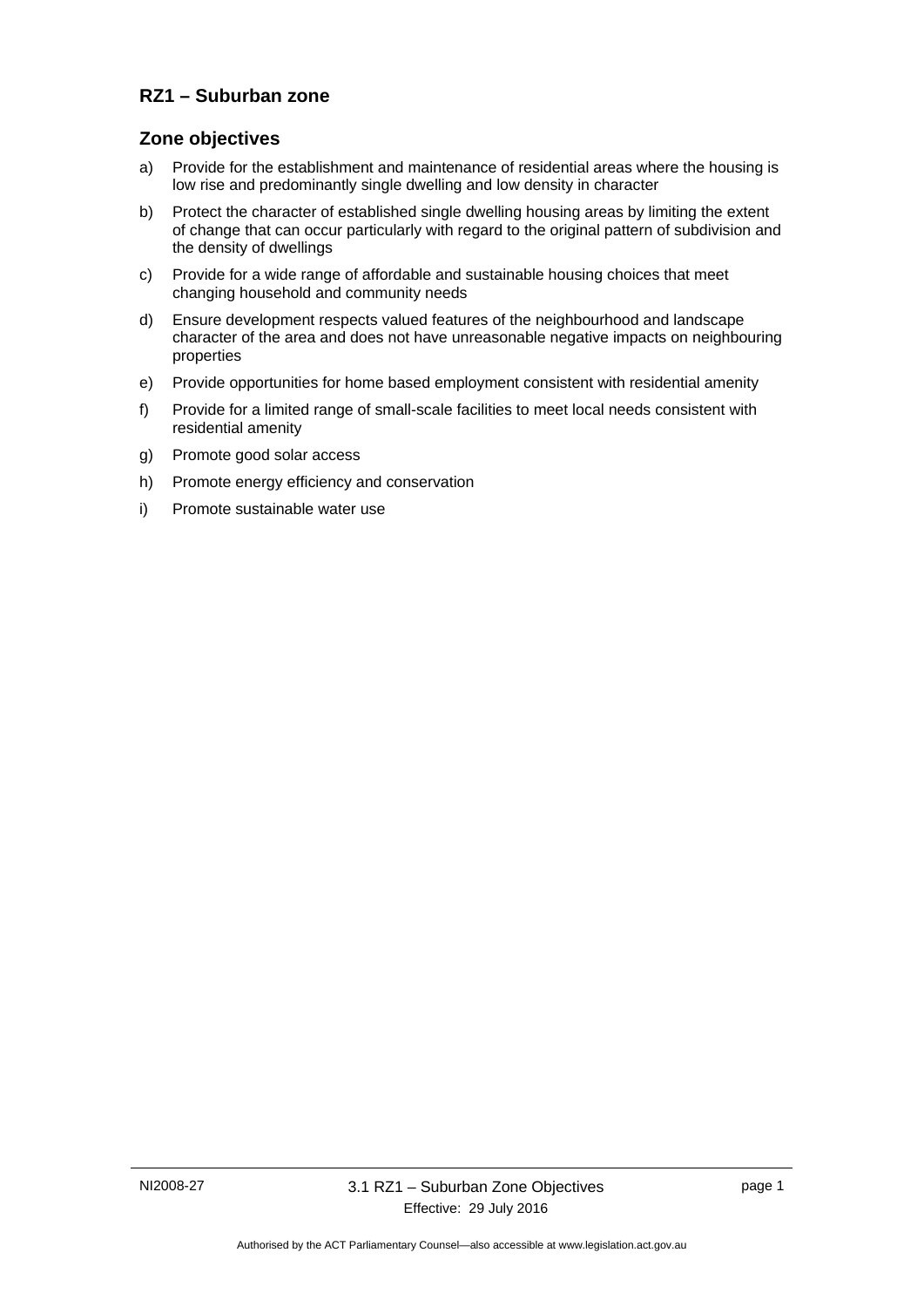# **RZ1 – Suburban zone development table**

| <b>EXEMPT DEVELOPMENT</b><br>Development approval is not required. Building approval may be required.                                                                                                        |                                                                                    |  |
|--------------------------------------------------------------------------------------------------------------------------------------------------------------------------------------------------------------|------------------------------------------------------------------------------------|--|
| On leased land, development must be authorised by a lease.                                                                                                                                                   |                                                                                    |  |
| Single dwelling housing - new residential land, subject to section 20 and schedule 1 of the<br>Planning and Development Regulation 2008.                                                                     |                                                                                    |  |
| Exempt development identified in section 20 and schedule 1 of the Planning and<br>Development Regulation 2008.                                                                                               |                                                                                    |  |
| <b>ASSESSABLE DEVELOPMENT</b>                                                                                                                                                                                |                                                                                    |  |
| Development application required.<br>On leased land, development must be authorised by a lease.                                                                                                              |                                                                                    |  |
| <b>MINIMUM ASSESSMENT TRACK</b><br><b>CODE</b>                                                                                                                                                               |                                                                                    |  |
| Development application required and assessed in the code track                                                                                                                                              |                                                                                    |  |
| <b>Development</b>                                                                                                                                                                                           |                                                                                    |  |
| Single dwelling housing that complies with the relevant rules, except where exempted from<br>requiring development approval by section 20 and schedule 1 of the Planning and<br>Development Regulation 2008. |                                                                                    |  |
| Varying a lease to do one or more of the following:                                                                                                                                                          |                                                                                    |  |
| 1. express the number of approved or lawfully erected dwellings                                                                                                                                              |                                                                                    |  |
| 2. remove, relocate or change easements.                                                                                                                                                                     |                                                                                    |  |
| Development specified as additional code track development in a suburb precinct code for<br>land shown on the relevant suburb precinct map                                                                   |                                                                                    |  |
| <b>MINIMUM ASSESSMENT TRACK</b><br><b>MERIT</b>                                                                                                                                                              |                                                                                    |  |
| Development application required and assessed in the merit track, unless specified in<br>schedule 4 of the Planning and Development Act 2007 (as impact track)                                               |                                                                                    |  |
| <b>Development</b>                                                                                                                                                                                           |                                                                                    |  |
| ancillary use                                                                                                                                                                                                | parkland                                                                           |  |
| boarding house                                                                                                                                                                                               | residential care accommodation                                                     |  |
| child care centre                                                                                                                                                                                            | retirement village                                                                 |  |
| community activity centre                                                                                                                                                                                    | sign                                                                               |  |
| consolidation                                                                                                                                                                                                | single dwelling housing (where not exempt<br>development or code track assessable) |  |
| demolition                                                                                                                                                                                                   | secondary residence                                                                |  |
| development specified as additional merit                                                                                                                                                                    | special dwelling                                                                   |  |
| track development in a suburb precinct code                                                                                                                                                                  |                                                                                    |  |
| for land shown on the relevant suburb                                                                                                                                                                        |                                                                                    |  |
| precinct map                                                                                                                                                                                                 | subdivision                                                                        |  |
| guest house<br>health facility                                                                                                                                                                               | supportive housing                                                                 |  |
| home business                                                                                                                                                                                                | temporary use                                                                      |  |
| minor road                                                                                                                                                                                                   | varying a lease (where not code track or                                           |  |
|                                                                                                                                                                                                              | impact track assessable)                                                           |  |
| minor use                                                                                                                                                                                                    |                                                                                    |  |
| multi-unit housing                                                                                                                                                                                           |                                                                                    |  |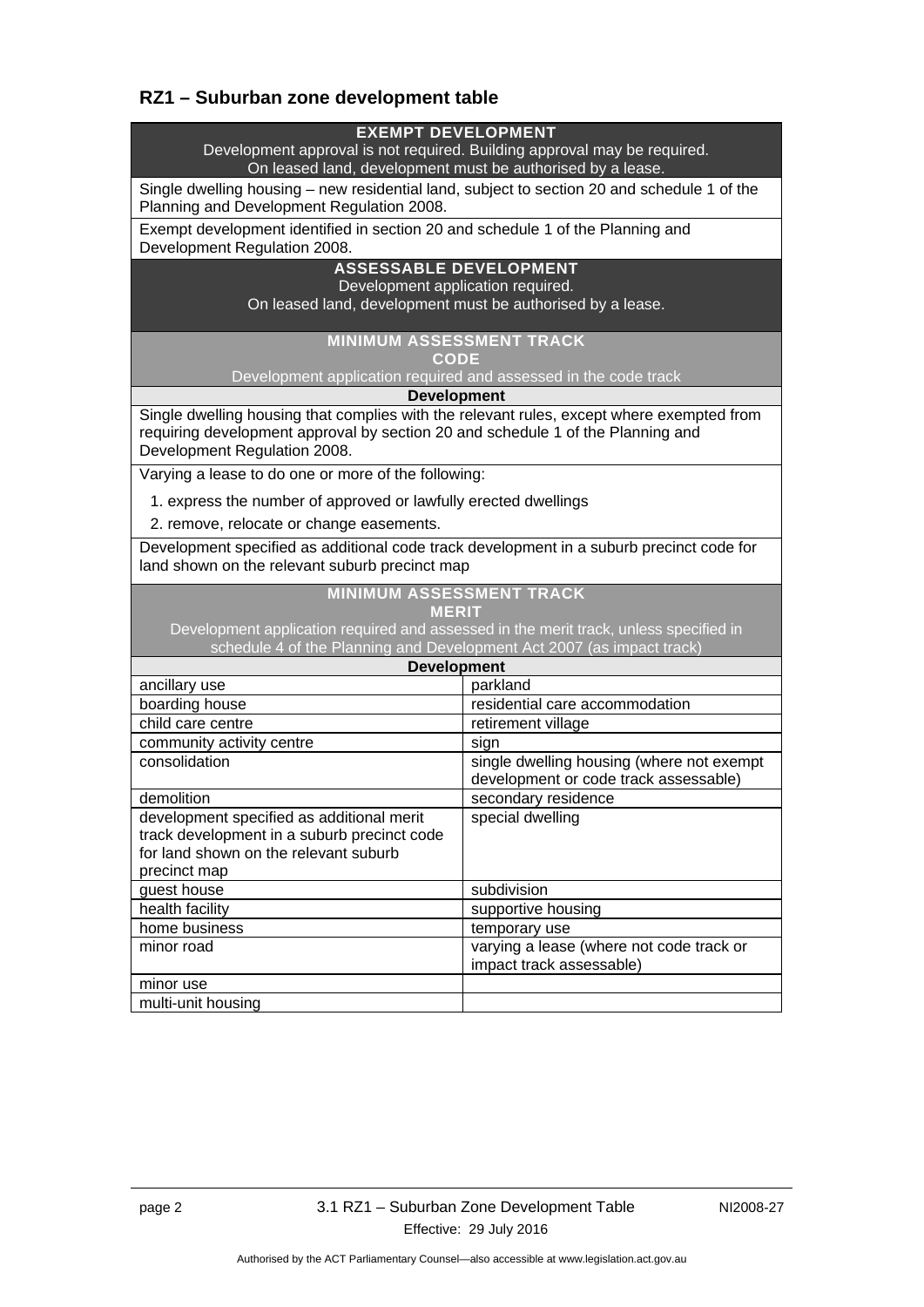| <b>MINIMUM ASSESSMENT TRACK IMPACT</b><br>Development application required and assessed in the impact track                                                       |                                        |  |
|-------------------------------------------------------------------------------------------------------------------------------------------------------------------|----------------------------------------|--|
| Development that is not:<br>1.                                                                                                                                    |                                        |  |
| Exempt, code track or merit track development (see section 132 of the<br>а.<br>Planning and Development Act 2007); or                                             |                                        |  |
| b. Prohibited development, other than development that is permitted under s137 of<br>the Planning and Development Act 2007.                                       |                                        |  |
| Development specified in schedule 4 of the Planning and Development Act 2007 and<br>2.<br>not listed as a prohibited use in this table.                           |                                        |  |
| 3.<br>Development that is authorised by a lease and listed as a prohibited use in this table.                                                                     |                                        |  |
| Development declared under section 124 or section 125 of the Planning and<br>4.<br>Development Act 2007 and not listed as a prohibited development in this table. |                                        |  |
| 5.<br>Varying a lease to add a use assessable under the impact track.                                                                                             |                                        |  |
| <b>PROHIBITED DEVELOPMENT</b>                                                                                                                                     |                                        |  |
| Development listed below is prohibited development except where it is listed elsewhere in                                                                         |                                        |  |
| this development table.                                                                                                                                           |                                        |  |
| Agriculture                                                                                                                                                       | liquid fuel depot                      |  |
| Airport                                                                                                                                                           | mining industry                        |  |
| animal care facility                                                                                                                                              | mobile home park                       |  |
| animal husbandry                                                                                                                                                  | motel                                  |  |
| aquatic recreation facility                                                                                                                                       | municipal depot                        |  |
| bulk landscape supplies                                                                                                                                           | nature conservation area               |  |
| business agency                                                                                                                                                   | offensive industry                     |  |
| car park                                                                                                                                                          | office                                 |  |
| caretakers residence                                                                                                                                              | outdoor recreation facility            |  |
| caravan park/camping ground                                                                                                                                       | overnight camping area                 |  |
| Cemetery                                                                                                                                                          | pedestrian plaza                       |  |
| civic administration                                                                                                                                              | place of assembly                      |  |
| Club                                                                                                                                                              | place of worship                       |  |
| communications facility                                                                                                                                           | plant and equipment hire establishment |  |
| community theatre                                                                                                                                                 | plantation forestry                    |  |
| commercial accommodation unit                                                                                                                                     | produce market                         |  |
| corrections facility                                                                                                                                              | public agency                          |  |
| craft workshop                                                                                                                                                    | public transport facility              |  |
| cultural facility                                                                                                                                                 | railway use                            |  |
| defence installation                                                                                                                                              | recyclable materials collection        |  |
| development specified as additional<br>prohibited development in a suburb precinct                                                                                | recycling facility                     |  |
| code for land shown on the relevant suburb                                                                                                                        |                                        |  |
| precinct map                                                                                                                                                      |                                        |  |
| drink establishment                                                                                                                                               | religious associated use               |  |
| drive-in cinema                                                                                                                                                   | restaurant                             |  |
| educational establishment                                                                                                                                         | sand and gravel extraction             |  |
| emergency services facility                                                                                                                                       | scientific research establishment      |  |
| farm tourism                                                                                                                                                      | serviced apartment                     |  |
| freight transport facility                                                                                                                                        | service station                        |  |
| funeral parlour                                                                                                                                                   | <b>SHOP</b>                            |  |
| general industry                                                                                                                                                  | stock/sale yard                        |  |
| group or organised camp                                                                                                                                           | store                                  |  |
| hazardous industry                                                                                                                                                | tourist facility                       |  |
| hazardous waste facility                                                                                                                                          | tourist resort                         |  |

NI2008-27 3.1 RZ1 – Suburban Zone Development Table Effective: 29 July 2016

i,